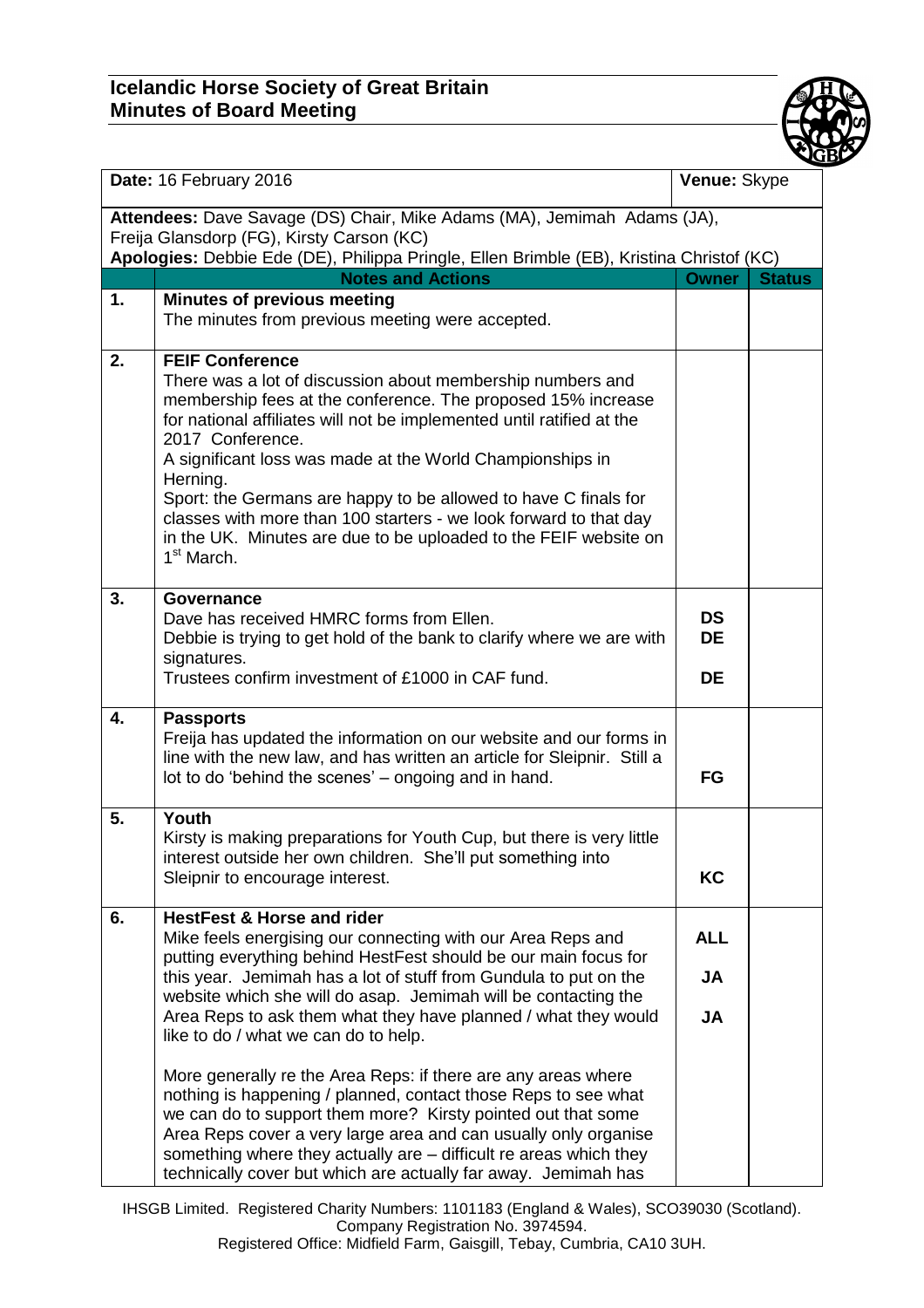## **Icelandic Horse Society of Great Britain Minutes of Board Meeting**



|    | recently sent out messages to ask for new Area Reps for some<br>areas but has had no response.                                                                                                                                                                                                                                                                                                                                                                                                    |                        |  |
|----|---------------------------------------------------------------------------------------------------------------------------------------------------------------------------------------------------------------------------------------------------------------------------------------------------------------------------------------------------------------------------------------------------------------------------------------------------------------------------------------------------|------------------------|--|
|    | Main topic for our F2F: how can we get the society moving forward<br>and get the membership engaged, what do we need to do to<br>support more regional activities?                                                                                                                                                                                                                                                                                                                                | <b>ALL</b>             |  |
| 8. | <b>AOB</b><br>Kirsty has asked the trustees whether there is any funding<br>available to support Sandy Carson to attend the FEIF Seminar for<br>Breeding Horse Trainers. The trustees would like to support<br>Sandy and cover the costs of the seminar. Discussion followed re<br>which part of the budget to find the money from – possibly the<br>Breeding budget, since it will result in a GB person having this<br>breeding-related knowledge? Dave to contact Ellen to discuss<br>details. | <b>DS/EL</b>           |  |
|    | Shona has asked for money to support a regional event. There is<br>a total budget of £200 for regional activities, as a starting point<br>Debbie has suggested we give her £100 of this towards her<br>expenses. The trustees agreed to this amount. Jemimah will<br>write to Shona to tell her.                                                                                                                                                                                                  | <b>JA</b>              |  |
|    | Regarding legacies - Dave has been in contact with Tim who has<br>given his thoughts, Dave will draft guidelines for trustees to<br>consider & comment on.<br>Dave will contact the member who asked about this recently.                                                                                                                                                                                                                                                                         | <b>DS</b><br><b>DS</b> |  |
|    | We have been invited to the National Equine Forum. It's on a<br>working day in London and does not appear to be worth going to,<br>but Freija will rsvp saying we won't be there and ask them to<br>update our contact details (the invitation went to Tim).                                                                                                                                                                                                                                      | FG                     |  |
|    | We have been offered a stand at HOYS, which we would need to<br>pay for. The trustees decided to not go - we want to focus our<br>money, energy and time on regional activities.                                                                                                                                                                                                                                                                                                                  |                        |  |
|    | If all goes well, the BCs will be a worldranking event this year.                                                                                                                                                                                                                                                                                                                                                                                                                                 | <b>MA</b>              |  |
|    | We need a "Plan B" for trustees calls - Skype can be unreliable<br>and Freija is not always available. Possible ideas: Dave to start<br>the Skype call; powwownow or other conference call provider.<br>Dave will come up with a Plan B and let everyone know.                                                                                                                                                                                                                                    | <b>DS</b>              |  |
|    | We all need to fill in the Doodle Poll which Dave has set up to find<br>a date for the Spring F2F - see the email from Dave.                                                                                                                                                                                                                                                                                                                                                                      | <b>ALL</b>             |  |
| 9. | Date of next meeting:<br>8 MARCH 2016 at 20:00 - back to second Tuesday of the month                                                                                                                                                                                                                                                                                                                                                                                                              |                        |  |
|    | (Freija will not be able to attend this meeting, so Plan B will have<br>to be in place for holding the call.)                                                                                                                                                                                                                                                                                                                                                                                     | <b>DS</b>              |  |

IHSGB Limited. Registered Charity Numbers: 1101183 (England & Wales), SCO39030 (Scotland). Company Registration No. 3974594.

Registered Office: Midfield Farm, Gaisgill, Tebay, Cumbria, CA10 3UH.